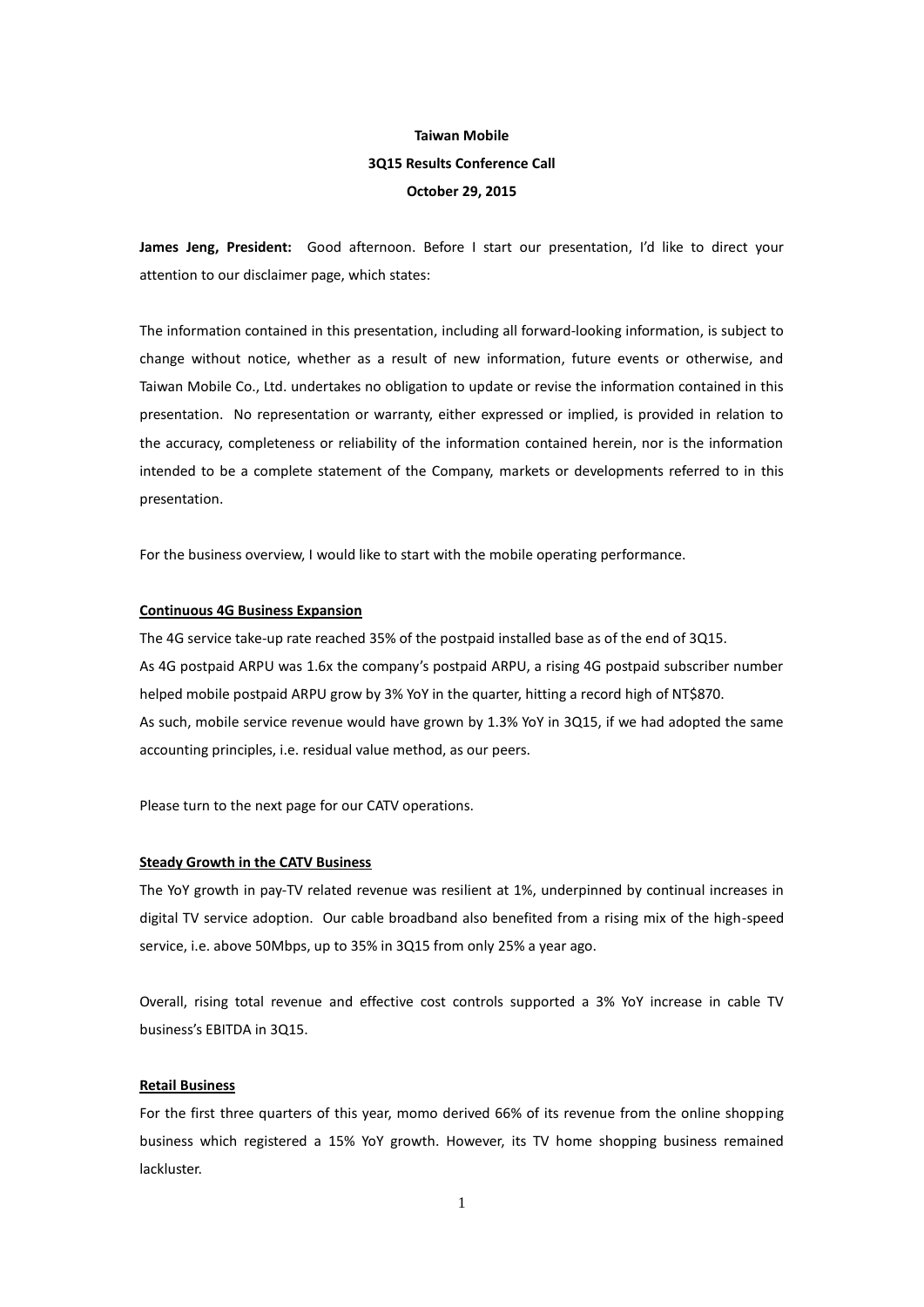momo's EBITDA margin contraction was due to 1) decelerated overall revenue growth, 2) higher channel costs for its TV home shopping business and 3) lower revenue mix from its higher-margin TV home shopping business.

Having said that, momo's cumulative net profit for the first three quarters was underpinned by 1) more equity income from overseas affiliates in Thailand and China, 2) higher interest income and 3) no similar loss from its discontinued cosmetic store operations in the same period of 2014.

Let me turn the presentation over to Rosie for the financial overview section.

#### **Results Summary**

#### **Rosie Yu, CFO & Spokesperson:**

Regarding our third quarter results, a steady increase in 4G subscriber base has resulted in a YoY rise in telecom service revenue. The lowered handset subsidy level and our aggressive expense controls led to a brisk 3% QoQ and 6% YoY growth in EBITDA in 3Q15.

EBIT and net income in 3Q15 both also registered healthy growth as the strong rise in EBITDA was far more than sufficient to mitigate the increase in 4G related D&A.

Our 3Q15 top line came in lower than our forecast, due largely to lower-than-expected sales of highend phones and weaker momo's retail revenue. However, with strict expense discipline, we still managed to beat our EBITDA and EPS targets by 1% and 13%, respectively.

For the first three quarters, YoY growth in EBITDA was less than the increase in D&A. Our net income remained stable compared to the same level it was a year ago as a result of having a big YoY decrease in non-operating expenses.

#### **Performance by Business**

This slide provides revenue and EBITDA breakdown by products for your reference.

I would like to highlight that the EBITDA of the telecom business grew 9% YoY, which suggest a steadily improved 4G profit profile for 3Q15.

### **Balance Sheet Analysis**

On the asset front, as of the end of 3Q15, cash balance remained at a healthy level of NT\$7.28bn after cash dividend payments. Other current assets rose QoQ and YoY due to the counter-security deposit we provided to the Taipei District Court associated with a lawsuit with FET and momo's increased time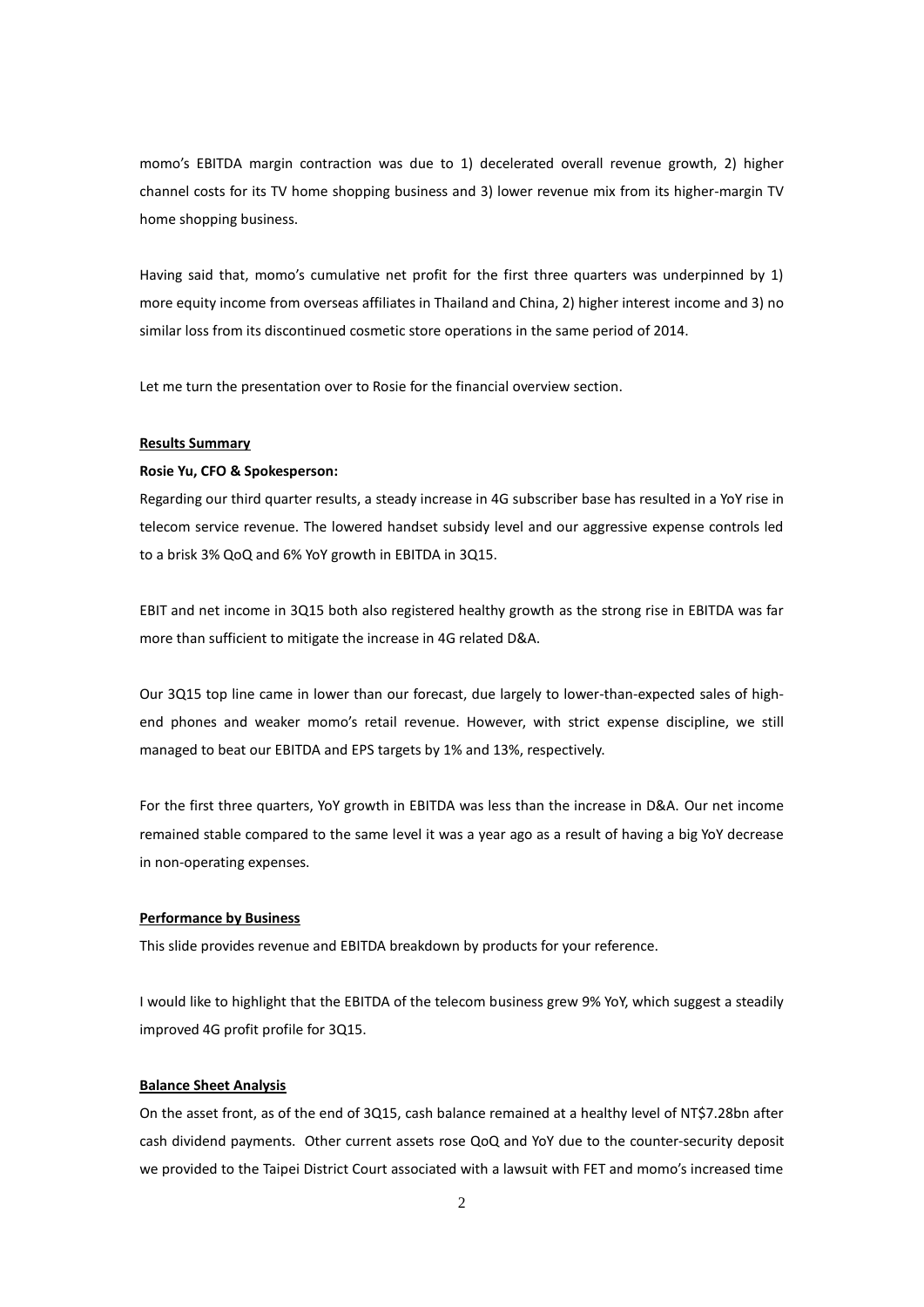deposits following its rights issue in 4Q14, respectively. PP&E did not further grow as new addition in 4G equipment was smaller than the overall depreciation incurred for the quarter.

On the liabilities & shareholders' equity, gross debt balance rose to NT\$65.77bn mainly to finance the dividend payments in 3Q15. Nonetheless, other current liabilities decreased QoQ due to the \$15.24bn cash dividend payments made in 3Q15.

On the ratio analysis, the ratio of net debt to EBITDA increased in the quarter because of cash dividend payments. The ROE remained intact at 30%, supported by our high dividend payout policy.

### **Cash Flow Analysis**

In 3Q15, our working capital cash outflow decreased QoQ mainly due to more corporate income tax and handset payables paid in 2Q15. This, coupled with higher cash earnings, resulted in the sequential rise in operating cash flow.

In terms of 3Q15 investing cash flows, apart from the close to NT\$3bn capex, we set aside NT\$927mn as a counter-security deposit that I just mentioned in the previous section. To participate in the upcoming 2.6GHz spectrum auction, we provided a NT\$1bn deposit to the regulator.

Other investment activities in the quarter included 1) the receipt of NT\$0.5bn from THSR for its cancellation of preferred shares, 2) momo's NT\$0.19bn money market fund redemption, 3) NT\$0.11bn cash from the disposal of an unused property in the quarter and 4) NT\$80mn investment in Media Asia Group Holdings Limited made by momo.

On the financing front, a total of NT\$11.08bn in borrowings was raised in the quarter to fund the NT\$15.24bn cash dividend payment.

Aided by higher operating cash flow and lower capex, we registered higher FCF compared to a quarter ago. In addition, 3Q15 FCF also improved YoY, arising from capex reductions.

Let me turn the presentation back to James for the event updates.

### **Event Update**

**James:** On the new product front, we launched an annual upgrade program for iPhone 6s customers to cater to their needs to have the latest iPhone without bearing a standard two-year contract. In addition, they are also entitled to a worry-free handset warranty for an additional charge of only NT\$258 per month.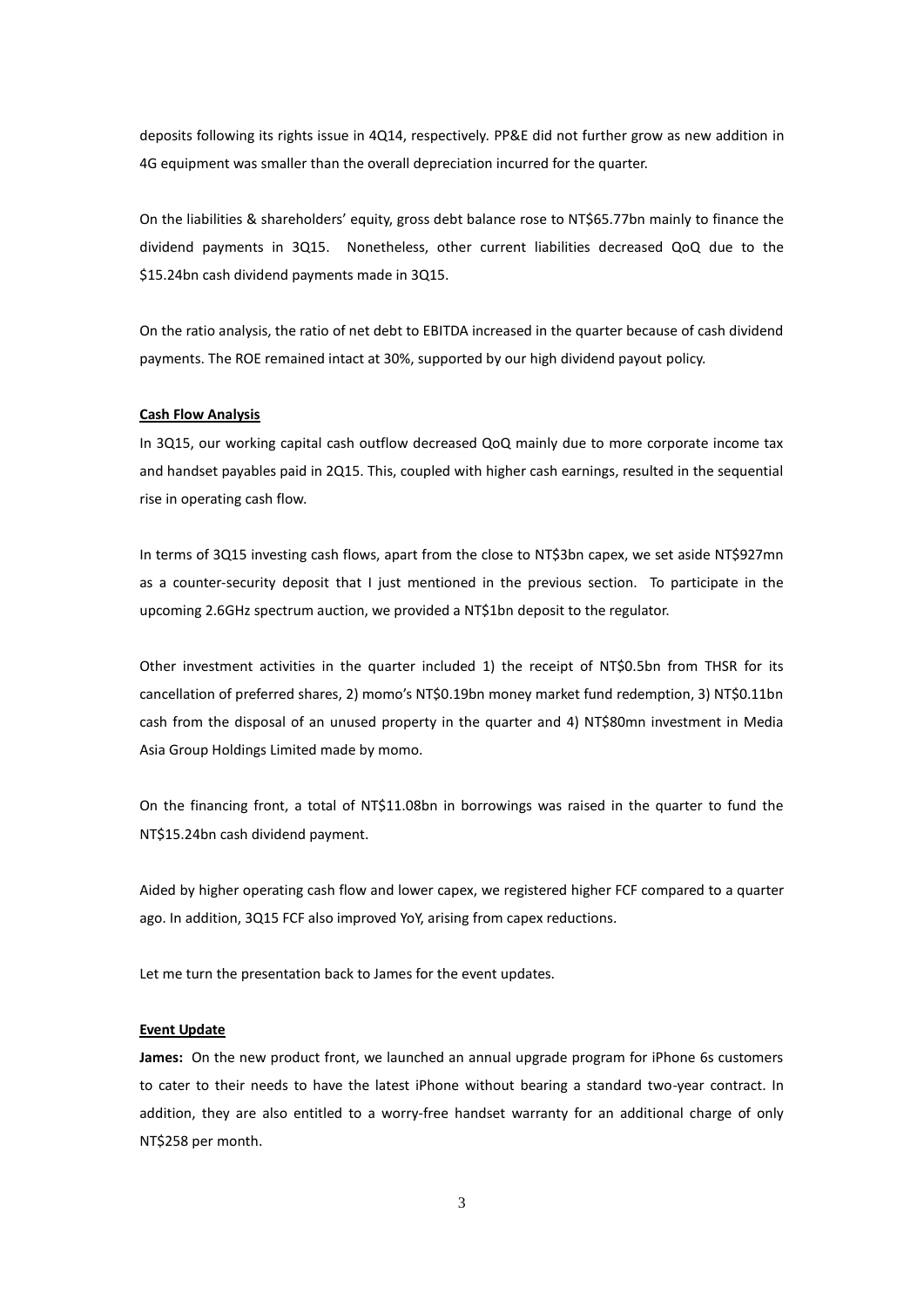The lower part of this page lists the awards and recognition we've received in the third quarter of 2015 for your reference.

#### **Key Message**

To wrap up our presentation, this slide summarizes the key message that we would like to deliver:

The 6% and 11% YoY growth in EBITDA and net profit for 3Q15 reflects our solid execution of 4G strategy. We will continue to scale up our 4G business and strengthen our LTE network leadership through sensible spectrum investments aimed at enhancing both customer experience and shareholder value.

Now I would like to open the floor for the Q&A section.

### **Q & A**

**Danny Chu, Macquarie:** *First question is related to the momo business. You mentioned in the presentation that the TV home shopping business revenue has slowed down during the period. Going forward, should we expect this to be a one-off trend or this is going to be a structural change that the TV home shopping business will continue to decline?*

*Second question is also related to the momo business. In terms of the declining EBITDA margin, going forward, what kind of EBITDA margin level should we expect for the momo business overall?*

*Third question is related to the counter-security deposit you made regarding the lawsuit with FET. Is there any rough timeline that we should expect for it to be resolved, within 12 months, 18 months, 24 months?*

**Rosie:** Regarding momo's trend, the retail market is not doing very well, but they would come up with some strategy to cope with the weak economy here in Taiwan. You know momo is a listed company already, so I don't think we can disclose more details to you, but definitely they will be doing something about it. And we believe next year, the situation may improve. As to their EBITDA levels, to be frank, since we haven't released our guidance, I don't think we can provide you with any more clue than what we have here.

On the counter-security deposit we provided to the court, the dispute between FET and us is now up to the courts to decide. We don't know when the whole issue could be resolved. But we strictly followed the spirit of the agreement. So, we shall see.

**James:** As you know, in Taiwan, the judicial process normally takes a long time. So, no one can really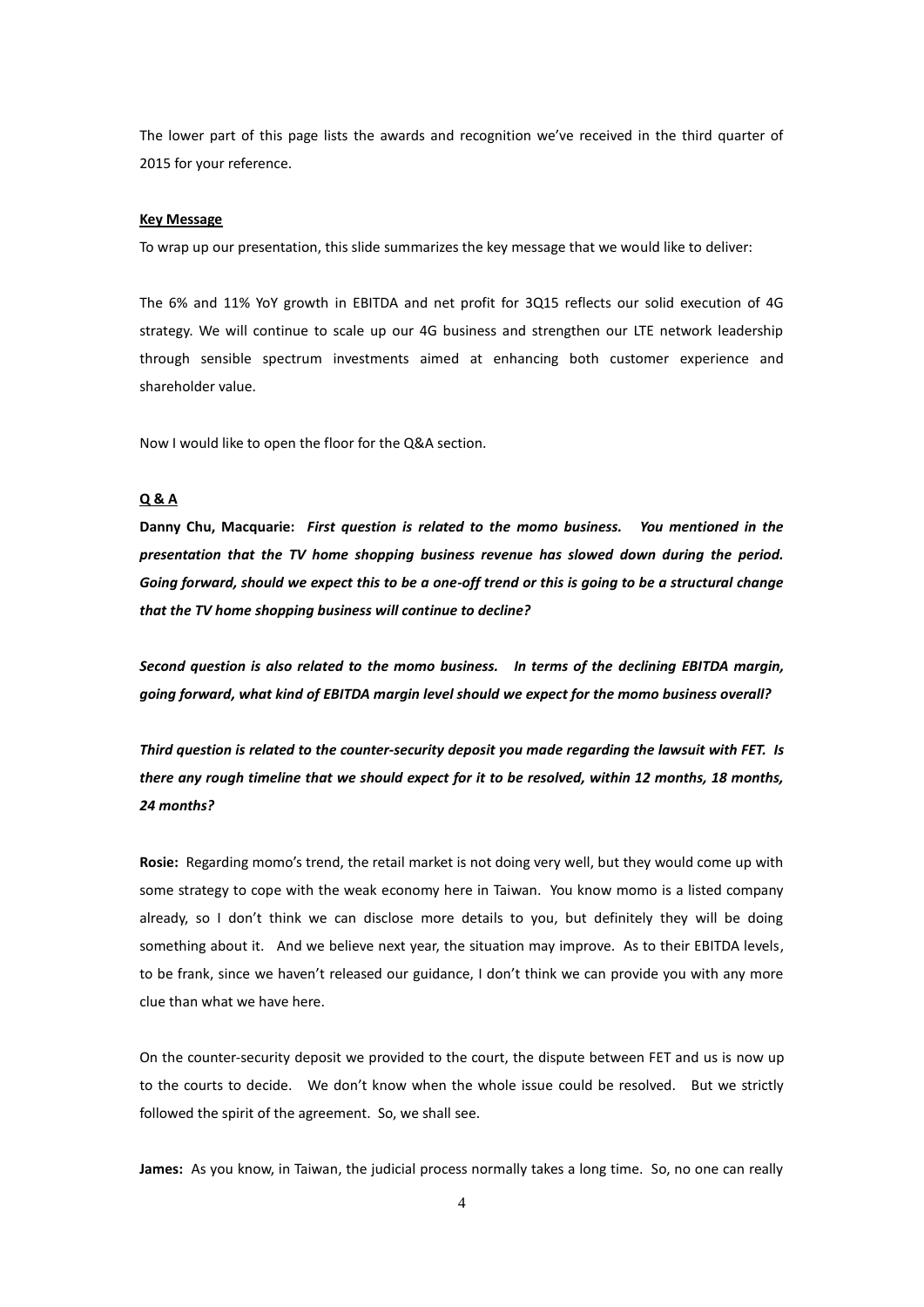foresee when it will end.

**Danny:** *If I can, I would like to ask one follow-up question. It's related to the telecom business. I understand the EBITDA margin of the telecom division improved during 3Q. But, given that, the iPhone was launched in Taiwan in October, so should we expect the EBITDA margin to decline a little bit in the 4Q to take into account the iPhone launch or will certain measures be put in place in order to keep the EBITDA margin for the telecom division same as current level for the 4Q?*

**James:** Well, as you know, the iPhone 6s is selling very well at Taiwan Mobile in October. So, as you just said, there will be some declines in the bottom line. But, if you compare the 4Q this year with the 4Q last year when the iPhone 6 launched in the end of September, I would expect the 4Q15 EPS to decline QoQ, but not as serious as last year.

**Danny:** *Do you mind elaborating a little bit on the point you just mentioned that EBITDA will decline, but not as seriously as one year ago? Are there any particular reasons behind why you think the EBITDA decline related to iPhone launch this year will be smaller than last year?*

**James:** I think the total handset sold in terms of the volume will be around the same as the same period last year. However, the subsidy per handset is slightly lower than last year. And, also, we already accumulated a large base of 4G subscribers, so I will say the top line will increase. As such, in terms of the 4Q15 EPS, it will perform a little better year over year. For the full year, we should be able to meet or even exceed what we forecasted in EPS.

**Gopa Kumar, Nomura:** *First question is regarding the iPhone upgrade program that you have launched. In your estimate, what could be the net impact from this on your bottom line?*

*Secondly, I know the data consumption in Taiwan is very high at around 10GB per user per month. Given how your capex is trending, are you comfortable with that sort of usage level or would you be taking steps to reduce the usage per user?*

**James:** To answer your first question, I think for this iPhone upgrade program, the take-up rate has reached 27%, which is much higher than I expected. And one thing I have to mention is that not every iPhone subscriber is entitled to this program. For last year's iphone 6 customers, their contract periods are not due yet, therefore they are not entitled to this program. So, I would expect for the coming months, there will be more and more iPhone subscribers who will be entitled to this program. And I think that will boost the take-up rate to reach 30%.

In terms of the 2<sup>nd</sup> question, the 4G data usage reached 13GB, but on average, it is around 10GB if 3G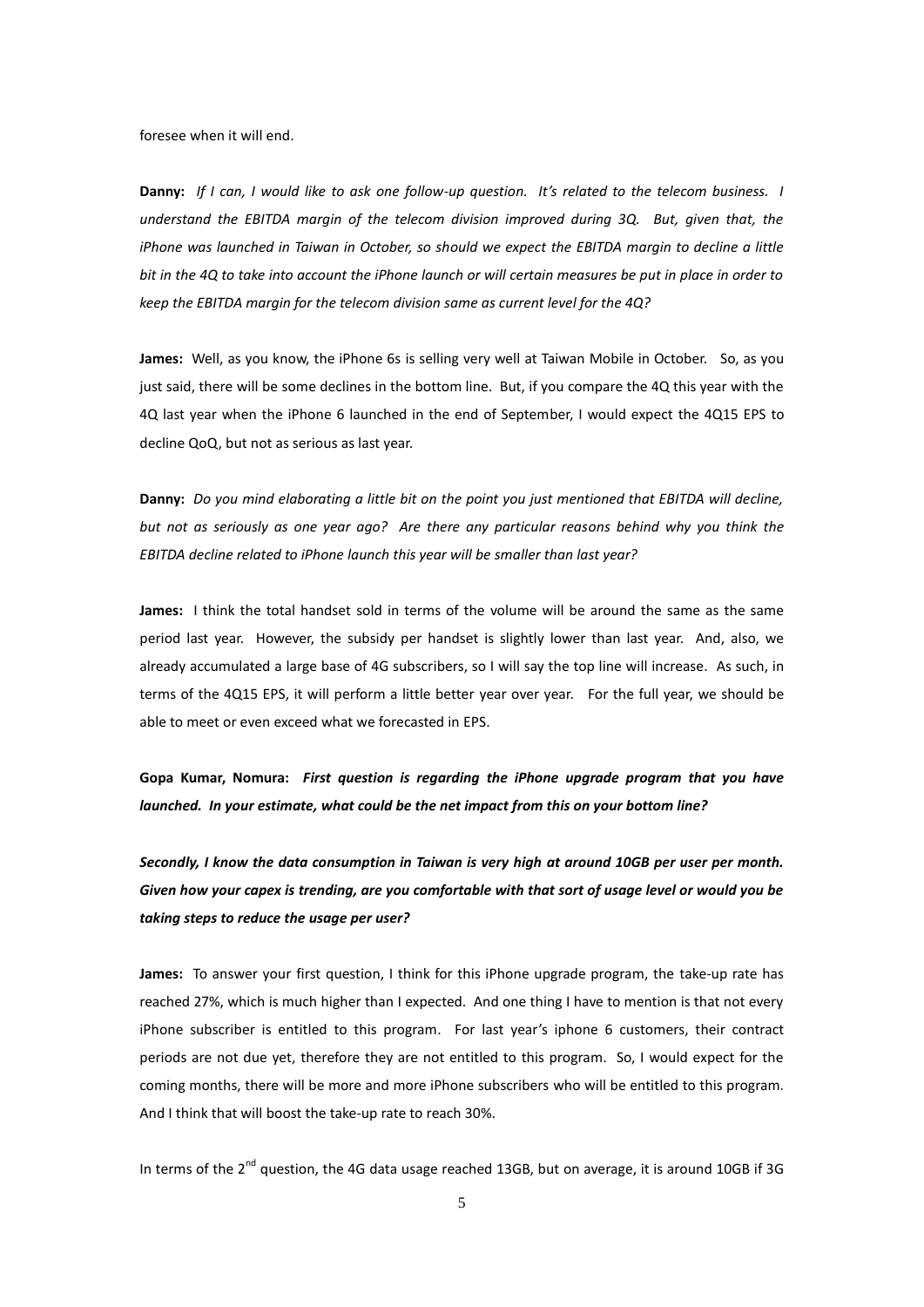and 4G are blended. I think we are still quite comfortable at this point because the network capacity right now is sufficient enough to support further growth. In terms of network utilization, right now it is only about 20% or 30%, so I think we should have sufficient capacity for further growth in the 4G subscribers.

**Gopa:** *I have a few follow-up questions. One is regarding of the iPhone upgrade, what could be the net impact on EBITDA considering the higher subsidies you would have to offer with this program? And, secondly, you mentioned the average usage is 13GB per user per month. On a longer term, would you still be comfortable with this, or probably in the middle of next year, would you be taking steps to reduce this?*

**James:** I think fully withdrawing unlimited tariff really depends on the peers, especially CHT. CHT mentioned a couple of months ago that they will probably stop the unlimited tariff sometime around the  $1<sup>st</sup>$  half next year. So, if that is the case, then we will follow CHT to stop the unlimited tariff as well.

**Rosie:** The new iPhone upgrade program will bring some benefit to our EBITDA line. But, the number of new iPhone 6s users is still limited, so you will gradually see a pick-up if more and more people are adopting this new program because they are required to pay an additional NT\$258 per month.

**Jack Hsu, Sinopac:** *First question is do you still have any 2G spectrum right now? Because you have just returned back the 2G GSM 900 spectrum to NCC, but right now I don't know if there is any 2G spectrum left on your hands. Second question is about the dispute between the company and FET. Will this dispute end by the end of this year?*

**James:** For the first question, we have two blocks of 2G spectrum, 5MHz in in the 900MHz frequency band, and another block in the 1800MHz frequency band. The 2G spectrum we have on the 900MHz band is idle after we moved all of our 2G subscribers to the other 2G spectrum on the 1800MHz frequency band. So, if the NCC approves our return of the idle 2G spectrum on 900MHz, we still have to keep the 5MHz spectrum on the 1800 band to serve the remaining 2G users. And, according to the regulations, 2G service will be terminated in June 2017.

Regarding the dispute with FET, as Rosie said, since it's under the judicial process right now, it's hard to say whether it will end at the end of this year, which I really doubt, because it's a lengthy process. So, it probably won't even end next year. Who knows?

**Peter Milliken, Deutsche Bank:** *First question is regarding the iPhone upgrade program. If almost all users were to upgrade in a year's time, is that a bad thing for your profitability at that point in time or does the way the whole thing is structured, it doesn't really matter if they upgrade or not?*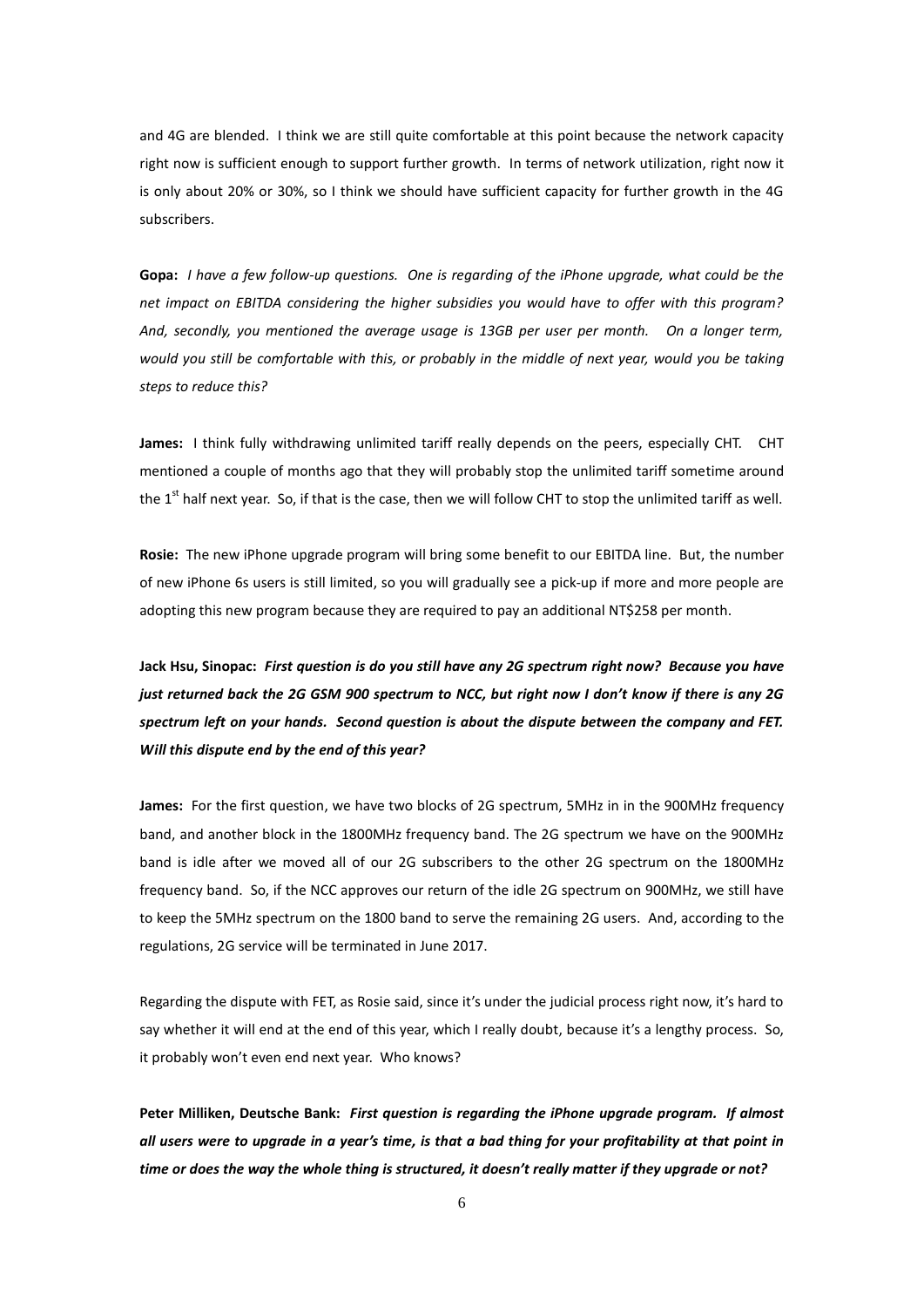*Second question is on cable TV and whether that is being held back by the unlimited 4G plans causing people to hold back or switch out of fixed broadband?* 

**James:** I think for the upgrade program the subscriber has to pay an extra NT\$258 and this definitely will help to raise the ARPU. So, I think this program is good for the bottom line.

Secondly for the cable TV, the unlimited 4G programs affect the fixed broadband a little bit, but not as serious. So far I haven't seen serious impacts on our cable broadband business.

**Neale Anderson, HSBC:** *First question is regarding cable broadband. The growth has been 5-6% in the last couple of years. I was wondering what the driver for this was, are you taking shares from a competitor or are you persuading customers to upgrade to a higher speed and higher price?*

*That's my first question. The other one is more generally about pay TV market in Taiwan and your HBG group. In other markets we are seeing a lot more competition from over-the-top providers and also some pressure from cable TV suppliers to unbundle for more a-la-carte individual channels. Are you seeing anything like that in Taiwan or do you expect that might come about or any broader changes in the way pay TV is sold to the public?*

**James:** For your first question, I think for the cable modem and fixed broadband services, we are still gaining market share right now mainly from CHT ADSL subscribers, because most of the MSOs offer a very competitive pricing, which helps a lot. From CHT's report, as far as I know, they are losing market share in terms of fixed line broadband a little bit to the cable operators.

Secondly regarding the OTT service, for pay TV, we have two sectors, analog pay TV and digital pay TV. For the analog pay TV, yes, it stayed flat or didn't grow, but it didn't decline in terms of the subscribers. So far, I haven't seen a lot of impact from the OTT business. Once again, most of the MSOs have been prepared to provide OTT services as well, maybe launching new products sometime next year as a supplementary service with different programs. I think, you're right, OTT is a trend right now and the MSOs will not miss this market.

**Rosie:** And, just to elaborate a bit on the competition between our cable broadband and 4G, I believe you know our cable broadband has been very successful in increasing the mix of the higher speed services, which is above 50Mbps. So, that won't be affected by our 4G services.

**James:** Actually, our cable sector provides a free upgrade for the low-speed fixed broadband subscribers from 10 to 20Mbps. By paying a bit more premium, they can upgrade to 50Mbps service,